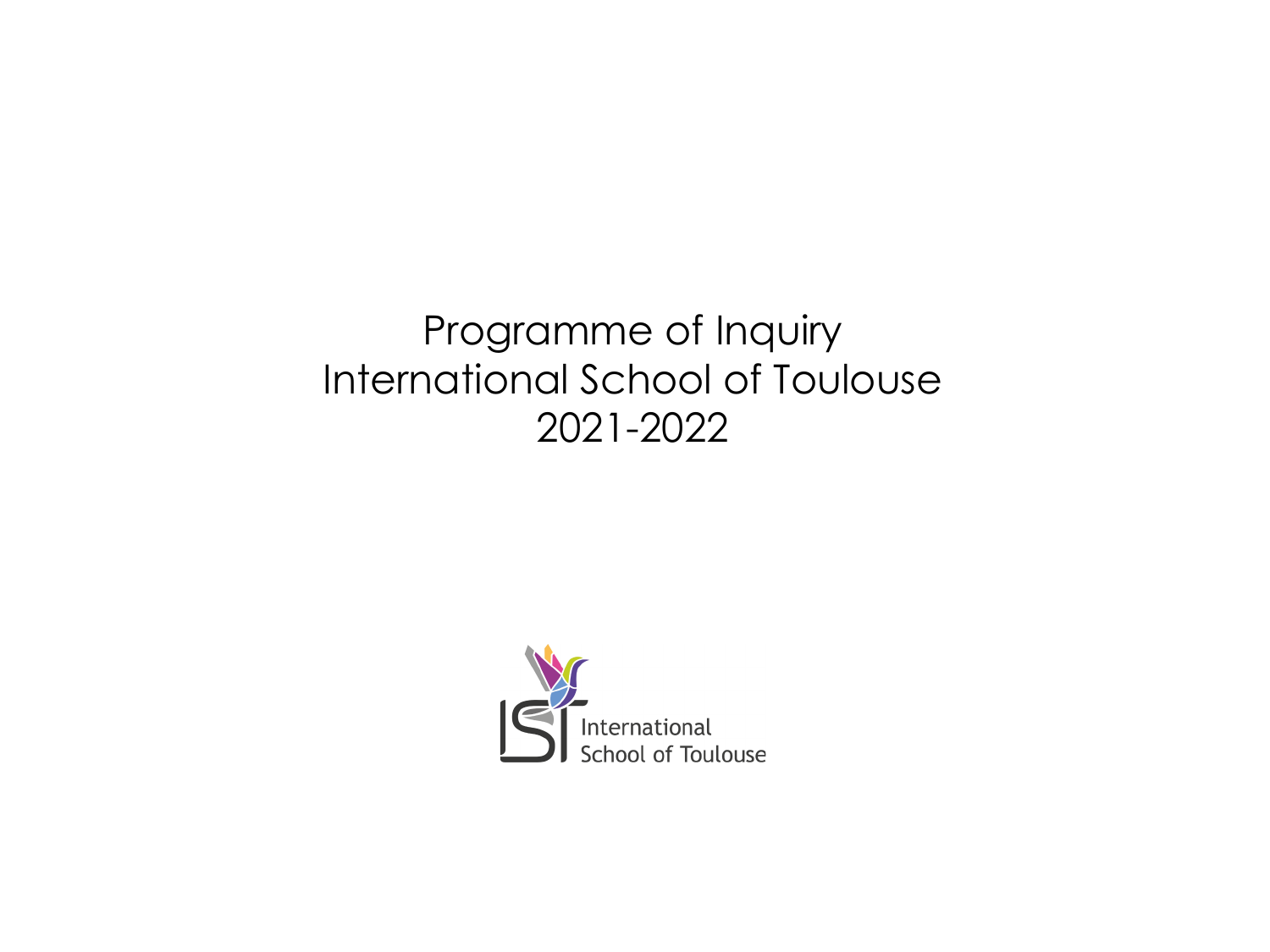| <b>PK</b>                         | Who we are                                                                                                                                                                                                                                                                    | How we express ourselves                                                                                                                                                                                                               | How the world works                                                                                                                                                                                                                                                                                                  | <b>Sharing the planet</b>                                                                                                                                                                                                                                                     |
|-----------------------------------|-------------------------------------------------------------------------------------------------------------------------------------------------------------------------------------------------------------------------------------------------------------------------------|----------------------------------------------------------------------------------------------------------------------------------------------------------------------------------------------------------------------------------------|----------------------------------------------------------------------------------------------------------------------------------------------------------------------------------------------------------------------------------------------------------------------------------------------------------------------|-------------------------------------------------------------------------------------------------------------------------------------------------------------------------------------------------------------------------------------------------------------------------------|
| <b>TD Theme</b>                   | An inquiry into the nature of the self; beliefs<br>and values; personal, physical, mental, social<br>and<br>spiritual health; human relationships including<br>families, friends, communities, and cultures;<br>rights<br>and responsibilities; what it means to be<br>human. | An inquiry into the ways in which we discover<br>and express ideas, feelings, nature, culture,<br>beliefs<br>and values; the ways in which we reflect on,<br>extend and enjoy our creativity; our<br>appreciation of<br>the aesthetic. | An inquiry into the natural world and its<br>laws; the interaction between the natural<br>world (physical<br>and biological) and human societies; how<br>humans use their understanding of<br>scientific principles;<br>the impact of scientific and technological<br>advances on society and on the<br>environment. | An inquiry into rights and responsibilities in<br>the struggle to share finite resources with<br>other people and with other living things;<br>communities and the relationships within<br>and between them; access to equal<br>opportunities; peace and conflict resolution. |
| <b>Central</b><br>Idea            | Our relationships with each other can<br>have an impact on our wellbeing.                                                                                                                                                                                                     | Stories can be told in many ways and<br>help us make sense of ourselves and our<br>world.                                                                                                                                              | <b>Exploring individual parts enables</b><br>people to understand how they<br>compose larger wholes.                                                                                                                                                                                                                 | We share our forest with plants and<br>other living things that grow and<br>change.                                                                                                                                                                                           |
| Key<br><b>Concepts</b>            | Perspective, Responsibility, Causation                                                                                                                                                                                                                                        | Form, Function, Connection                                                                                                                                                                                                             | Function<br>Connection<br>Change                                                                                                                                                                                                                                                                                     | Function, Change, Caring                                                                                                                                                                                                                                                      |
| <b>Related</b><br><b>Concepts</b> | Cooperation, family/friends, well being,<br>similarities, differences                                                                                                                                                                                                         | Stories, communication, imagination,<br>meaning                                                                                                                                                                                        | discovery, materials,<br>experimentation, symbols,<br>representation, theories,<br>analysis/synthesis, individuals and<br>teams, inspiration                                                                                                                                                                         | Form, interdependence, growth,<br>survival                                                                                                                                                                                                                                    |
| Lines of<br><b>Inquiry</b>        | . We are special and unique<br>. Ways we can take care of ourselves<br>and others<br>•The way relationships affect us<br>. Roles and behaviours within<br>relationships                                                                                                       | • Elements of a story and types of stories<br>.Making links between stories and our<br>own lives<br>.Different ways to tell stories<br>• Stories inspire and inform us                                                                 | How we explore individual parts<br>How individual parts make bigger<br>wholes<br>How we create and construct using<br>parts                                                                                                                                                                                          | • Other living and non-living things we<br>share the forest with.<br>• How the forest changes with the<br>weather and seasons<br>Responsibility as visitors to the<br>forest                                                                                                  |
| <b>Learner Profile</b>            | Reflective, Caring, Balanced, +Resilient                                                                                                                                                                                                                                      | Communicators,<br>Open-Minded, Risk-taker                                                                                                                                                                                              | Inquirers, Knowledgeable, Thinkers                                                                                                                                                                                                                                                                                   | Thinkers, Principled, Caring                                                                                                                                                                                                                                                  |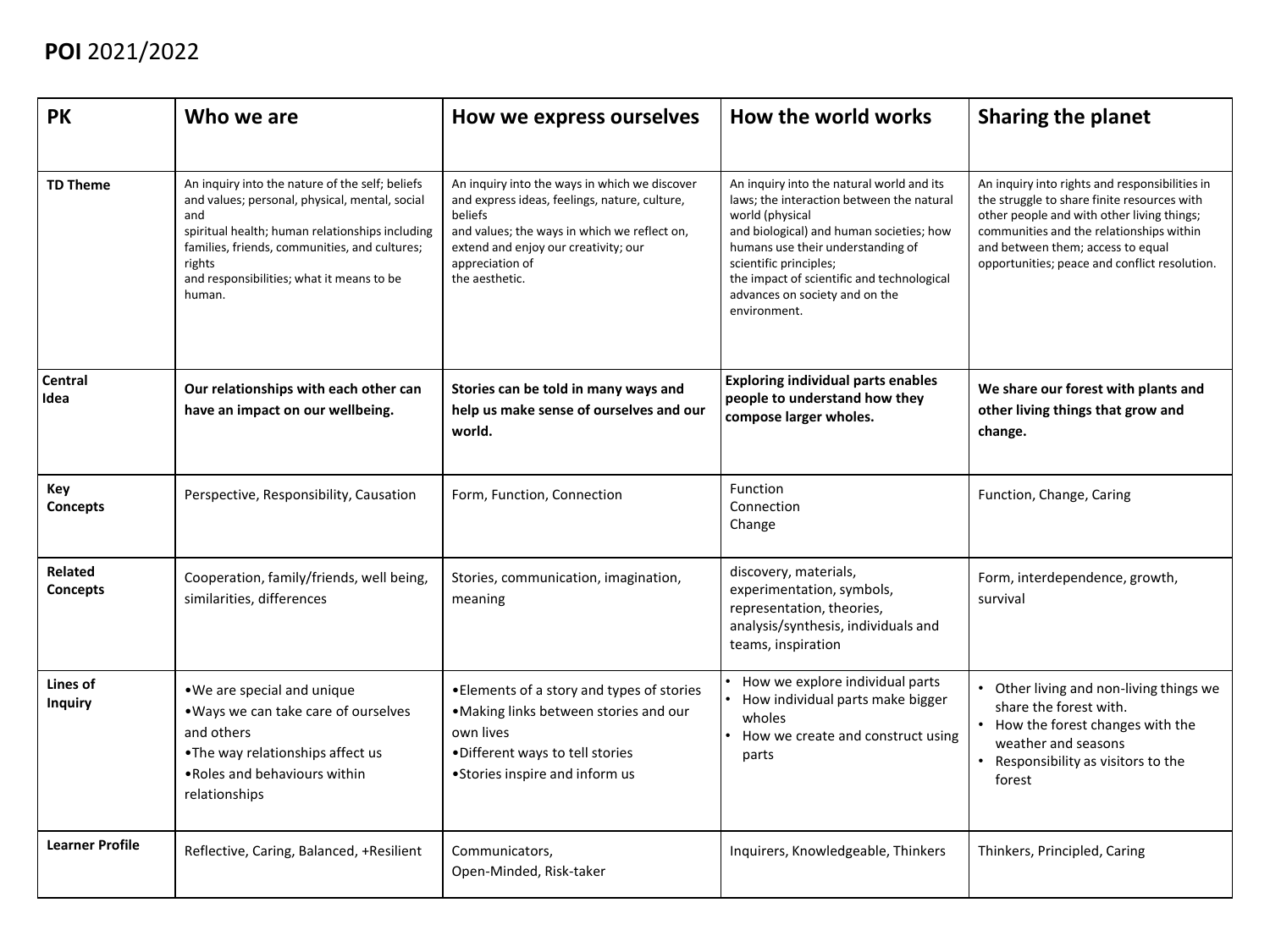| $\mathsf K$                                 | Who we are                                                                                                                                                                                                                                                                    | How we express<br><b>ourselves</b>                                                                                                                                                                                                     | How the world works                                                                                                                                                                                                                                                                                               | <b>Sharing the planet</b>                                                                                                                                                                                                                                                           |
|---------------------------------------------|-------------------------------------------------------------------------------------------------------------------------------------------------------------------------------------------------------------------------------------------------------------------------------|----------------------------------------------------------------------------------------------------------------------------------------------------------------------------------------------------------------------------------------|-------------------------------------------------------------------------------------------------------------------------------------------------------------------------------------------------------------------------------------------------------------------------------------------------------------------|-------------------------------------------------------------------------------------------------------------------------------------------------------------------------------------------------------------------------------------------------------------------------------------|
| <b>TD Theme</b>                             | An inquiry into the nature of the self; beliefs<br>and values; personal, physical, mental, social<br>and<br>spiritual health; human relationships<br>including families, friends, communities, and<br>cultures; rights<br>and responsibilities; what it means to be<br>human. | An inquiry into the ways in which we<br>discover and express ideas, feelings, nature,<br>culture, beliefs<br>and values; the ways in which we reflect on,<br>extend and enjoy our creativity; our<br>appreciation of<br>the aesthetic. | An inquiry into the natural world and its laws;<br>the interaction between the natural world<br>(physical<br>and biological) and human societies; how<br>humans use their understanding of scientific<br>principles;<br>the impact of scientific and technological<br>advances on society and on the environment. | An inquiry into rights and responsibilities in<br>the struggle to share finite resources with<br>other<br>people and with other living things;<br>communities and the relationships within<br>and between<br>them; access to equal opportunities; peace<br>and conflict resolution. |
| <b>Central</b><br>Idea                      | <b>Identity develops by making</b><br>connections with people and places.                                                                                                                                                                                                     | We communicate through the Arts to<br>evoke different responses.                                                                                                                                                                       | All living things depend on each other.                                                                                                                                                                                                                                                                           | Choices impact the environment and<br>living things.                                                                                                                                                                                                                                |
| <b>Key</b><br>Concepts                      | Connection, Responsibility,<br>Perspective                                                                                                                                                                                                                                    | Form, Causation, Perspective                                                                                                                                                                                                           | Form, Causation, Change                                                                                                                                                                                                                                                                                           | Function, Responsibility, Causation                                                                                                                                                                                                                                                 |
| <b>Related</b><br>Concepts                  | Identity, likes/dislikes, relationships,<br>family, similarities/differences                                                                                                                                                                                                  | Expression, communication,<br>imagination                                                                                                                                                                                              | environment, growth, cycles,<br>classification                                                                                                                                                                                                                                                                    | Materials, environment, conservation                                                                                                                                                                                                                                                |
| Lines of<br><b>Inquiry</b>                  | Personal Abilities, interests and<br>preferences<br>Appreciating our differences<br>Places and groups we belong to                                                                                                                                                            | Feelings and Ideas expressed<br>through the Arts<br>Different responses to The Arts<br>Ways to express creativity through<br>the arts                                                                                                  | The needs of living things<br>Plants and animals grow and change<br>Relationships between living things                                                                                                                                                                                                           | • How different materials can be re-<br>used<br>• How different materials decompose<br>• What steps can we take to reduce,<br>reuse and recycle?<br>• How humans impact the<br>environment and living things                                                                        |
| <b>Learner Profile</b><br><b>Attributes</b> | <b>Balanced</b><br>Thinker<br>Knowledgeable<br>+Resilient                                                                                                                                                                                                                     | Open-minded Communicator<br>Risk-Taker                                                                                                                                                                                                 | Caring<br>Knowledgeable<br>Inquirer                                                                                                                                                                                                                                                                               | Principled<br>Caring<br>Reflective                                                                                                                                                                                                                                                  |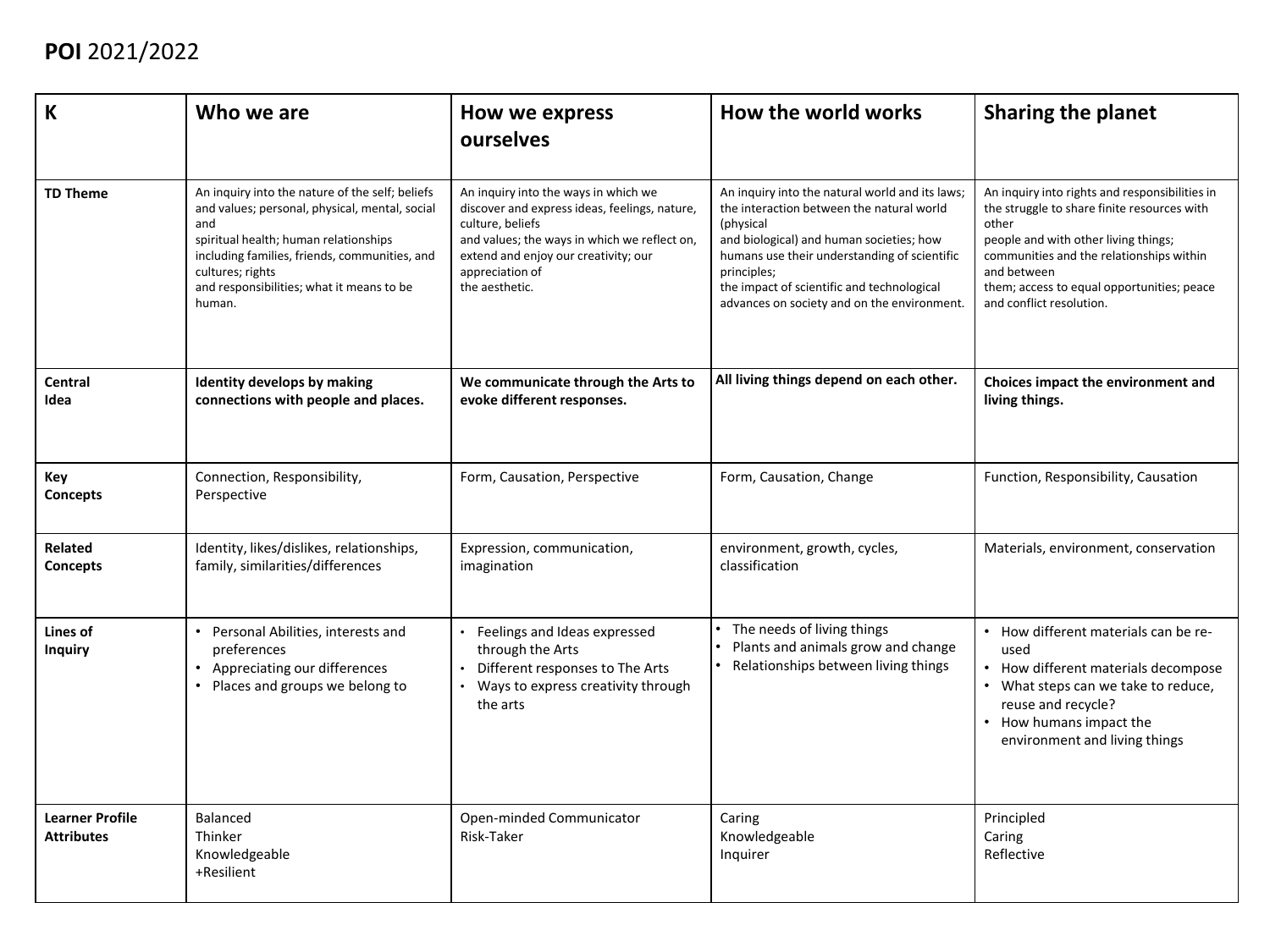| Grade 1                    | Who we are                                                                                                                                                                                                                                                                             | Where we are in<br>place and time                                                                                                                                                                                                                                                                         | How we express<br>ourselves                                                                                                                                                                                                                  | How the world<br>works                                                                                                                                                                                                                                                                                                        | How we organise<br>ourselves                                                                                                                                                                                                                            | <b>Sharing the</b><br>planet                                                                                                                                                                                                                                                                 |
|----------------------------|----------------------------------------------------------------------------------------------------------------------------------------------------------------------------------------------------------------------------------------------------------------------------------------|-----------------------------------------------------------------------------------------------------------------------------------------------------------------------------------------------------------------------------------------------------------------------------------------------------------|----------------------------------------------------------------------------------------------------------------------------------------------------------------------------------------------------------------------------------------------|-------------------------------------------------------------------------------------------------------------------------------------------------------------------------------------------------------------------------------------------------------------------------------------------------------------------------------|---------------------------------------------------------------------------------------------------------------------------------------------------------------------------------------------------------------------------------------------------------|----------------------------------------------------------------------------------------------------------------------------------------------------------------------------------------------------------------------------------------------------------------------------------------------|
| <b>TD Theme</b>            | An inquiry into the nature of<br>the self; beliefs and values;<br>personal, physical, mental,<br>social and<br>spiritual health; human<br>relationships including<br>families, friends,<br>communities, and cultures;<br>rights<br>and responsibilities; what it<br>means to be human. | An inquiry into orientation in<br>place and time; personal<br>histories; homes and journeys;<br>the<br>discoveries, explorations and<br>migrations of humankind; the<br>relationships between and the<br>interconnectedness of<br>individuals and civilizations,<br>from local and global<br>perspectives | An inquiry into the ways in<br>which we discover and<br>express ideas, feelings,<br>nature, culture, beliefs<br>and values; the ways in which<br>we reflect on, extend and<br>enjoy our creativity; our<br>appreciation of<br>the aesthetic. | An inquiry into the natural<br>world and its laws; the<br>interaction between the<br>natural world (physical<br>and biological) and human<br>societies; how humans use<br>their understanding of<br>scientific principles;<br>the impact of scientific and<br>technological advances on<br>society and on the<br>environment. | An inquiry into the<br>interconnectedness of human-<br>made systems and<br>communities; the structure<br>and function of organizations;<br>societal decision-making;<br>economic activities and their<br>impact on<br>humankind and the<br>environment. | An inquiry into rights and<br>responsibilities in the struggle<br>to share finite resources with<br>other<br>people and with other living<br>things; communities and the<br>relationships within and<br>between<br>them; access to equal<br>opportunities; peace and<br>conflict resolution. |
| <b>Central</b><br>Idea     | Our characteristics,<br>abilities and interests<br>can help us develop who<br>we are as individuals.                                                                                                                                                                                   | Homes have adapted over<br>time, and reflect cultural<br>influences and the local<br>environment.                                                                                                                                                                                                         | <b>Celebrations and</b><br>traditions help us<br>recognise our own<br>culture and the culture of<br>others from around the<br>world.                                                                                                         | People use their<br>understanding of forces<br>to make things move.                                                                                                                                                                                                                                                           | Many raw materials have<br>been through a process of<br>change before they<br>become a product that is<br>consumed or used.                                                                                                                             | <b>Peaceful attitudes and</b><br>actions contribute to<br>creating peaceful<br>environments.                                                                                                                                                                                                 |
| Key<br>Concepts            | Causation Responsibility<br>Perspective                                                                                                                                                                                                                                                | Form Function Change                                                                                                                                                                                                                                                                                      | Form Causation<br>Connection                                                                                                                                                                                                                 | Form, Function,<br>Connection                                                                                                                                                                                                                                                                                                 | Change Connection<br>Responsibility                                                                                                                                                                                                                     | Perspective Responsibility<br>Causation                                                                                                                                                                                                                                                      |
| <b>Related</b><br>Concepts | growth, self, identity,<br>goals, attitudes                                                                                                                                                                                                                                            | purpose, needs, location,<br>climate, development                                                                                                                                                                                                                                                         | family, culture, tradition,<br>beliefs                                                                                                                                                                                                       | force, friction, push/pull,<br>potential/kinetic energy                                                                                                                                                                                                                                                                       | origins, processes, choice                                                                                                                                                                                                                              | wellness, cooperation,<br>strategies, peace, choices                                                                                                                                                                                                                                         |
| Lines of<br><b>Inquiry</b> | Different<br>characteristics<br>(physical, emotional)<br>Similarities and<br>differences - interests<br>and abilities or personal<br>abilities and interests<br>How personal<br>attitudes<br>can help us to learn                                                                      | • What makes a house a<br>home (purpose, identity)<br>• Ways homes reflect the<br>local environment<br>(shelter,<br>needs, climate, weather)<br>• Houses have changed or<br>remained the same over<br>time                                                                                                | • Different types of<br>traditions and<br>celebrations<br>• Reason for celebrations<br>• Characteristics of<br>celebrations<br>• Differences and<br>similarities between<br>celebrations                                                     | Forces and how they<br>work<br>Impact of forces on<br>objects<br>Ways we apply forces in<br>our lives                                                                                                                                                                                                                         | • Origins of products<br>• Changes products go<br>through<br>• How people select the<br>products they use                                                                                                                                               | Peaceful environments<br>• Attitudes that provoke<br>peace<br>• Action that can be taken<br>to resolve conflict                                                                                                                                                                              |
| Learner<br><b>Profile</b>  | Open Minded<br>Reflective<br>Balanced                                                                                                                                                                                                                                                  | Inquirers<br>Thinkers<br>Caring                                                                                                                                                                                                                                                                           | Communicators<br>Open-Minded<br>+Creative                                                                                                                                                                                                    | Knowledgeable<br>Inquirers,<br>Risk-Takers<br>+Resilient                                                                                                                                                                                                                                                                      | Thinkers<br>Inquirers<br>Knowledgeable                                                                                                                                                                                                                  | Principled<br>Caring<br>Reflective                                                                                                                                                                                                                                                           |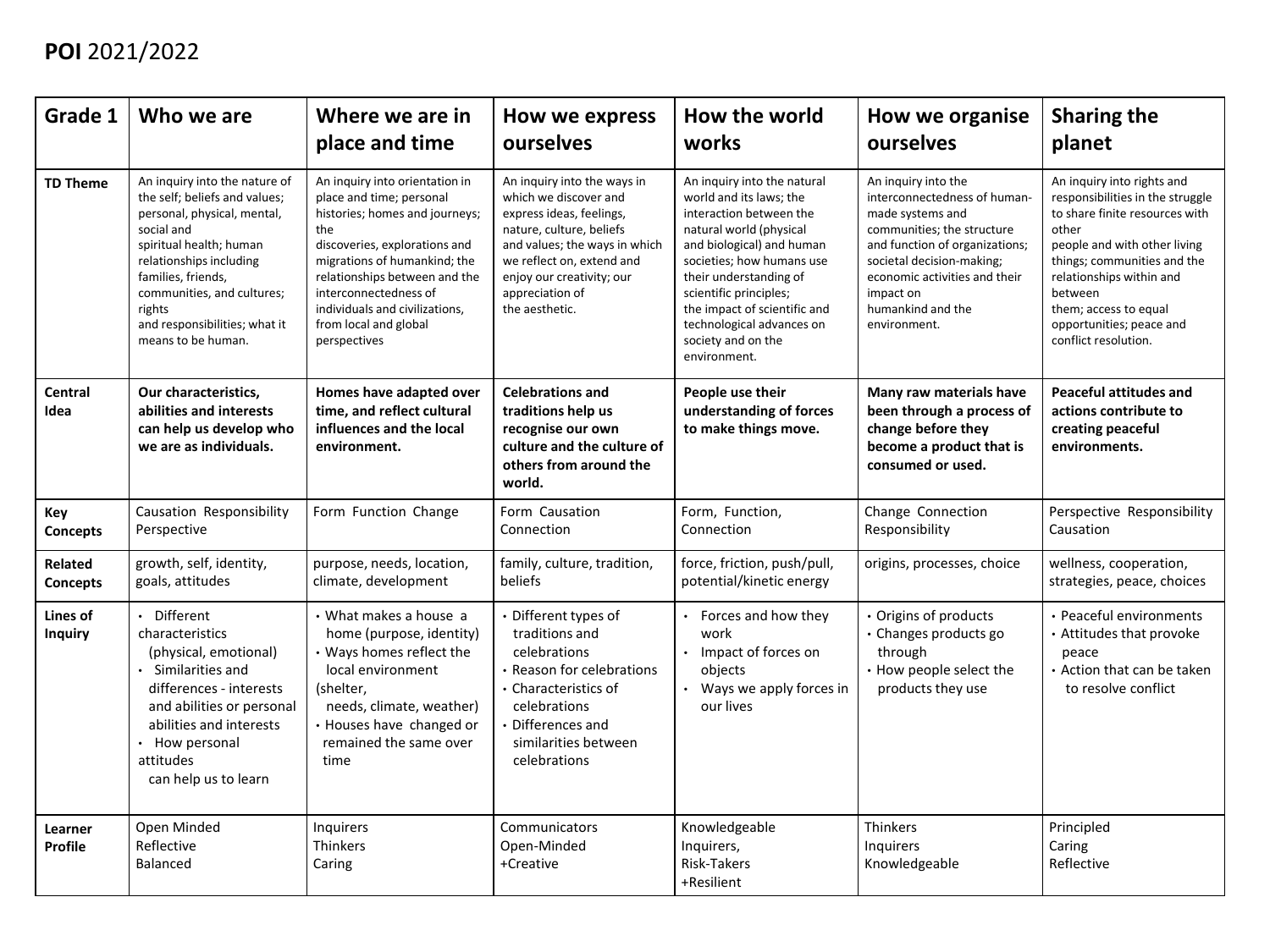| Grade 2                           | Who we are                                                                                                                                                                                                                                                                             | Where we are in<br>place and time                                                                                                                                                                                                                                                                      | How we express<br>ourselves                                                                                                                                                                                                                  | How the world<br>works                                                                                                                                                                                                                                                                                                        | How we organise<br>ourselves                                                                                                                                                                                                                            | <b>Sharing the planet</b>                                                                                                                                                                                                                                                                    |
|-----------------------------------|----------------------------------------------------------------------------------------------------------------------------------------------------------------------------------------------------------------------------------------------------------------------------------------|--------------------------------------------------------------------------------------------------------------------------------------------------------------------------------------------------------------------------------------------------------------------------------------------------------|----------------------------------------------------------------------------------------------------------------------------------------------------------------------------------------------------------------------------------------------|-------------------------------------------------------------------------------------------------------------------------------------------------------------------------------------------------------------------------------------------------------------------------------------------------------------------------------|---------------------------------------------------------------------------------------------------------------------------------------------------------------------------------------------------------------------------------------------------------|----------------------------------------------------------------------------------------------------------------------------------------------------------------------------------------------------------------------------------------------------------------------------------------------|
| <b>TD Theme</b>                   | An inquiry into the nature of<br>the self; beliefs and values;<br>personal, physical, mental,<br>social and<br>spiritual health; human<br>relationships including<br>families, friends,<br>communities, and cultures;<br>rights<br>and responsibilities; what it<br>means to be human. | An inquiry into orientation in<br>place and time; personal<br>histories; homes and journeys;<br>the discoveries, explorations<br>and migrations of humankind;<br>the relationships between and<br>the interconnectedness of<br>individuals and civilizations,<br>from local and global<br>perspectives | An inquiry into the ways in<br>which we discover and<br>express ideas, feelings,<br>nature, culture, beliefs<br>and values; the ways in which<br>we reflect on, extend and<br>enjoy our creativity; our<br>appreciation of<br>the aesthetic. | An inquiry into the natural<br>world and its laws; the<br>interaction between the<br>natural world (physical<br>and biological) and human<br>societies; how humans use<br>their understanding of<br>scientific principles;<br>the impact of scientific and<br>technological advances on<br>society and on the<br>environment. | An inquiry into the<br>interconnectedness of human-<br>made systems and<br>communities; the structure<br>and function of organizations;<br>societal decision-making;<br>economic activities and their<br>impact on<br>humankind and the<br>environment. | An inquiry into rights and<br>responsibilities in the struggle<br>to share finite resources with<br>other<br>people and with other living<br>things; communities and the<br>relationships within and<br>between<br>them; access to equal<br>opportunities; peace and<br>conflict resolution. |
| <b>Central</b><br>Idea            | Many systems in our<br>body work together to<br>influence our well-being<br>and to help us function.                                                                                                                                                                                   | The geographical<br>characteristics of places<br>shape peoples' lives.                                                                                                                                                                                                                                 | <b>Different cultures</b><br>treasure stories and pass<br>these onto future<br>generations in different<br>ways.                                                                                                                             | <b>Weather and climate</b><br>affects the environment<br>and how people live<br>around the world.                                                                                                                                                                                                                             | <b>Cooperation is essential</b><br>to help build a positive<br>community.                                                                                                                                                                               | We share the planet with<br>many species and our<br>actions can affect their<br>survival.                                                                                                                                                                                                    |
| Key<br>Concepts                   | <b>Function Causation</b><br>Responsibility                                                                                                                                                                                                                                            | Form Causation Connection                                                                                                                                                                                                                                                                              | <b>Form Connection</b><br>Perspective                                                                                                                                                                                                        | Form Connection Change                                                                                                                                                                                                                                                                                                        | <b>Function Responsibility</b><br>Causation                                                                                                                                                                                                             | <b>Causation Change</b><br>Responsibility                                                                                                                                                                                                                                                    |
| <b>Related</b><br><b>Concepts</b> | Systems, interdependence<br>- science. health and<br>balanced                                                                                                                                                                                                                          | Geography, culture,<br>identity, perspective                                                                                                                                                                                                                                                           | Messages, stories,<br>culture, tradition,<br>communication                                                                                                                                                                                   | Cycles, systems, survival                                                                                                                                                                                                                                                                                                     | Cooperation, role,<br>behaviour, community,<br>impact                                                                                                                                                                                                   | Impact, extinction,<br>interdependence, survival                                                                                                                                                                                                                                             |
| Lines of<br><b>Inquiry</b>        | Body Systems-<br>digestive, circulatory,<br>respiratory, skeletal<br>How body systems<br>work and are<br>interdependent<br>The role of food and<br>exercise in keeping our<br>bodies healthy                                                                                           | Physical features of a<br>place<br>Human made features<br>of a place<br>Connections between<br>places                                                                                                                                                                                                  | Why we tell stories<br>Different ways to<br>communicate a story<br>Traditions and cultures                                                                                                                                                   | • Types of weather<br>climate zones<br>Impact weather has on<br>people's lives                                                                                                                                                                                                                                                | Cooperation and<br>teamwork<br>Communities we belong<br>to<br>Roles (jobs) and<br>responsibilities of<br>community members                                                                                                                              | • The reasons why<br>animals become<br>endangered or extinct<br>Effects of changes in<br>habitat<br>The responsibilities<br>humans have for the<br>survival of other<br>species                                                                                                              |
| Learner<br><b>Profile</b>         | Knowledgeable<br>Balanced<br>Reflective plus resilient                                                                                                                                                                                                                                 | Inquirers<br>Open minded<br>Communicators                                                                                                                                                                                                                                                              | Communicators<br>Open Minded<br>Risk-takers<br>+Creative                                                                                                                                                                                     | Inquirers<br>Thinkers<br>Knowledgeable                                                                                                                                                                                                                                                                                        | Thinkers<br>Principled<br>Reflective                                                                                                                                                                                                                    | Principled<br>Caring<br>Inquirer                                                                                                                                                                                                                                                             |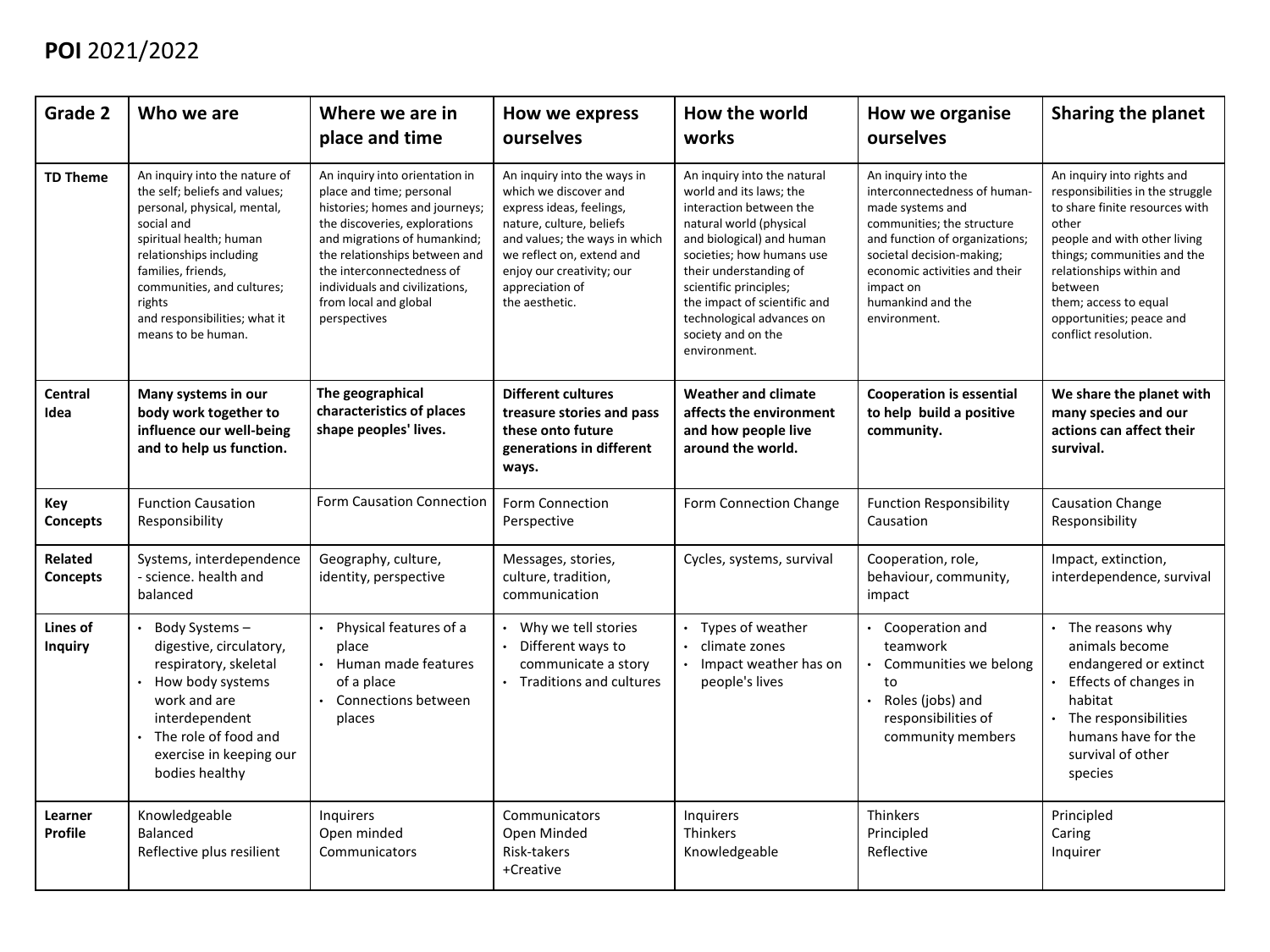| Grade 3                    | Who we are                                                                                                                                                                                                                                                                             | Where we are in<br>place and time                                                                                                                                                                                                                                                                         | How we express<br>ourselves                                                                                                                                                                                                                  | How the world<br>works                                                                                                                                                                                                                                                                                                        | How we organise<br>ourselves                                                                                                                                                                                                                            | <b>Sharing the planet</b>                                                                                                                                                                                                                                                                    |
|----------------------------|----------------------------------------------------------------------------------------------------------------------------------------------------------------------------------------------------------------------------------------------------------------------------------------|-----------------------------------------------------------------------------------------------------------------------------------------------------------------------------------------------------------------------------------------------------------------------------------------------------------|----------------------------------------------------------------------------------------------------------------------------------------------------------------------------------------------------------------------------------------------|-------------------------------------------------------------------------------------------------------------------------------------------------------------------------------------------------------------------------------------------------------------------------------------------------------------------------------|---------------------------------------------------------------------------------------------------------------------------------------------------------------------------------------------------------------------------------------------------------|----------------------------------------------------------------------------------------------------------------------------------------------------------------------------------------------------------------------------------------------------------------------------------------------|
| <b>TD Theme</b>            | An inquiry into the nature of<br>the self; beliefs and values;<br>personal, physical, mental,<br>social and<br>spiritual health; human<br>relationships including<br>families, friends,<br>communities, and cultures;<br>rights<br>and responsibilities; what it<br>means to be human. | An inquiry into orientation in<br>place and time; personal<br>histories; homes and journeys;<br>the<br>discoveries, explorations and<br>migrations of humankind; the<br>relationships between and the<br>interconnectedness of<br>individuals and civilizations,<br>from local and global<br>perspectives | An inquiry into the ways in<br>which we discover and<br>express ideas, feelings,<br>nature, culture, beliefs<br>and values; the ways in which<br>we reflect on, extend and<br>enjoy our creativity; our<br>appreciation of<br>the aesthetic. | An inquiry into the natural<br>world and its laws; the<br>interaction between the<br>natural world (physical<br>and biological) and human<br>societies; how humans use<br>their understanding of<br>scientific principles;<br>the impact of scientific and<br>technological advances on<br>society and on the<br>environment. | An inquiry into the<br>interconnectedness of human-<br>made systems and<br>communities; the structure<br>and function of organizations;<br>societal decision-making;<br>economic activities and their<br>impact on<br>humankind and the<br>environment. | An inquiry into rights and<br>responsibilities in the struggle<br>to share finite resources with<br>other<br>people and with other living<br>things; communities and the<br>relationships within and<br>between<br>them; access to equal<br>opportunities; peace and<br>conflict resolution. |
| <b>Central</b><br>Idea     | My identity is shaped by a<br>range of factors that can<br>influence behaviour and<br>interaction with others.                                                                                                                                                                         | <b>Exploration and discovery</b><br>have changed the way we see<br>and understand the world.                                                                                                                                                                                                              | Imagination allows us to<br>think, create and express<br>ourselves in different ways.                                                                                                                                                        | <b>Scientific understandings</b><br>can influence the design<br>and creation of structures.                                                                                                                                                                                                                                   | Signs and symbols help us<br>communicate locally and<br>globally                                                                                                                                                                                        | Water is a limited resource<br>that is essential for all life.                                                                                                                                                                                                                               |
| Key<br>Concepts            | <b>Causation Responsibility</b><br>Perspective                                                                                                                                                                                                                                         | Function Change<br>Connection                                                                                                                                                                                                                                                                             | Form Connection<br>Perspective                                                                                                                                                                                                               | Form Function Causation                                                                                                                                                                                                                                                                                                       | Form Function Causation                                                                                                                                                                                                                                 | <b>Function Connection</b><br>Responsibility                                                                                                                                                                                                                                                 |
| Related<br>Concepts        | Attitudes, beliefs, values,<br>identity                                                                                                                                                                                                                                                | Discovery, navigation,<br>impact, progress                                                                                                                                                                                                                                                                | expression, exploration,<br>creativity, choice,<br>imagination                                                                                                                                                                               | Structure, properties,<br>behaviour, prediction                                                                                                                                                                                                                                                                               | Communication, purpose,<br>audience                                                                                                                                                                                                                     | Conservation, Equity                                                                                                                                                                                                                                                                         |
| Lines of<br><b>Inquiry</b> | Our identity is made<br>up of different things<br>How I see myself<br>How other people see<br>us.                                                                                                                                                                                      | Why people explore<br>(passions, interest,<br>personalities)<br>What we learn through<br>exploration (new<br>discoveries, e.g. land,<br>villages, planets,<br>animals.)<br>How exploration is<br>carried out (equipment)                                                                                  | Ways we can express<br>our imagination<br>Reasons why we<br>express our<br>imagination<br>How we stimulate our<br>imagination                                                                                                                | Properties of building<br>materials<br>Considerations to take<br>into account when<br>building a structure<br>Structures used for<br>building                                                                                                                                                                                 | What signs and symbols<br>look like<br>Reasons for signs and<br>symbols<br>Features used to<br>communicate locally<br>and globally                                                                                                                      | Sources of water<br>How water is used<br>Distribution and<br>availability of usable<br>water<br>Our responsibilities<br>with regard to water                                                                                                                                                 |
| Learner<br><b>Profile</b>  | Principled<br><b>Balanced</b><br>Reflective                                                                                                                                                                                                                                            | Risk-Taker<br>Inquirer<br>Thinker<br>+Creative                                                                                                                                                                                                                                                            | Open-Minded<br>Risk-Taker<br>Reflective                                                                                                                                                                                                      | Knowledgeable<br>Thinkers<br>Risk-Takers                                                                                                                                                                                                                                                                                      | Knowledgeable<br>Thinkers<br>Communicators                                                                                                                                                                                                              | Knowledgeable<br>Balanced<br>Caring                                                                                                                                                                                                                                                          |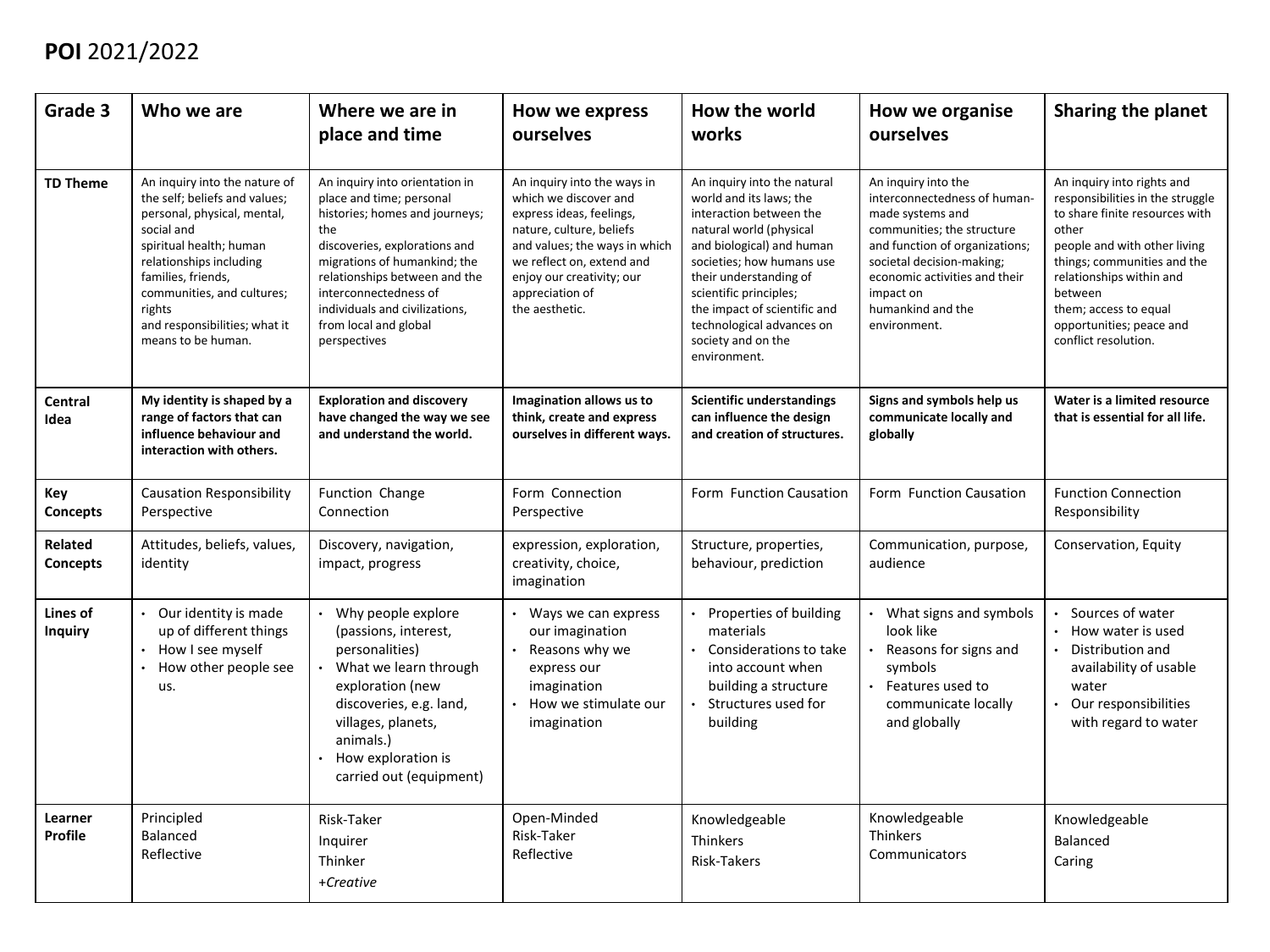| Grade 4                                        | Who we are                                                                                                                                                                                                                                                                             | Where we are in<br>place and time                                                                                                                                                                                                                                                                      | How we express<br>ourselves                                                                                                                                                                                                                  | How the world<br>works                                                                                                                                                                                                                                                                                                        | How we organise<br>ourselves                                                                                                                                                                                                                               | <b>Sharing the planet</b>                                                                                                                                                                                                                                                                    |
|------------------------------------------------|----------------------------------------------------------------------------------------------------------------------------------------------------------------------------------------------------------------------------------------------------------------------------------------|--------------------------------------------------------------------------------------------------------------------------------------------------------------------------------------------------------------------------------------------------------------------------------------------------------|----------------------------------------------------------------------------------------------------------------------------------------------------------------------------------------------------------------------------------------------|-------------------------------------------------------------------------------------------------------------------------------------------------------------------------------------------------------------------------------------------------------------------------------------------------------------------------------|------------------------------------------------------------------------------------------------------------------------------------------------------------------------------------------------------------------------------------------------------------|----------------------------------------------------------------------------------------------------------------------------------------------------------------------------------------------------------------------------------------------------------------------------------------------|
| <b>TD Theme</b>                                | An inquiry into the nature of<br>the self; beliefs and values;<br>personal, physical, mental,<br>social and<br>spiritual health; human<br>relationships including<br>families, friends,<br>communities, and cultures;<br>rights<br>and responsibilities; what it<br>means to be human. | An inquiry into orientation in<br>place and time; personal<br>histories; homes and journeys;<br>the discoveries, explorations<br>and migrations of humankind;<br>the relationships between and<br>the interconnectedness of<br>individuals and civilizations,<br>from local and global<br>perspectives | An inquiry into the ways in<br>which we discover and express<br>ideas, feelings, nature, culture,<br>beliefs<br>and values; the ways in which<br>we reflect on, extend and<br>enjoy our creativity; our<br>appreciation of<br>the aesthetic. | An inquiry into the natural<br>world and its laws; the<br>interaction between the<br>natural world (physical<br>and biological) and human<br>societies; how humans use<br>their understanding of<br>scientific principles;<br>the impact of scientific and<br>technological advances on<br>society and on the<br>environment. | An inquiry into the<br>interconnectedness of<br>human-made systems and<br>communities; the structure<br>and function of<br>organizations; societal<br>decision-making; economic<br>activities and their impact<br>on.<br>humankind and the<br>environment. | An inquiry into rights and<br>responsibilities in the struggle<br>to share finite resources with<br>other<br>people and with other living<br>things; communities and the<br>relationships within and<br>between<br>them; access to equal<br>opportunities; peace and<br>conflict resolution. |
| <b>Central</b><br>Idea                         | What we believe and<br>value is part of who we<br>are.                                                                                                                                                                                                                                 | Human migration is a<br>response to challenges,<br>risks and opportunities.                                                                                                                                                                                                                            | <b>Thinking innovatively</b><br>develops the capacity to<br>design and create.                                                                                                                                                               | <b>Energy is neither created</b><br>nor destroyed but can be<br>harnessed and transformed<br>for a variety of uses.                                                                                                                                                                                                           | The demand for goods<br>and services creates the<br>need for systems of<br>exchange.                                                                                                                                                                       | <b>Finding strategies or</b><br>solutions to solve conflict<br>impacts daily life.                                                                                                                                                                                                           |
| <b>Key</b><br>Concepts                         | Form Connection<br>Perspective                                                                                                                                                                                                                                                         | Causation Change<br>Perspective                                                                                                                                                                                                                                                                        | Form Function<br>Perspective                                                                                                                                                                                                                 | Function Change<br>Responsibility                                                                                                                                                                                                                                                                                             | Function Responsibility<br>Connection                                                                                                                                                                                                                      | Perspective Responsibility<br>Causation                                                                                                                                                                                                                                                      |
| Related<br><b>Concepts</b>                     | origin, beliefs, values,<br>diversity, identity                                                                                                                                                                                                                                        | community, migration,<br>rights, population, choice,<br>challenges, risks                                                                                                                                                                                                                              | innovation, opinion,<br>materials, pattern,<br>process, design,<br>expression, creation                                                                                                                                                      | form, transformation<br>sustainability,<br>conservation, electricity,<br>systems, application,<br>energy                                                                                                                                                                                                                      | form, supply and<br>demand, equality,<br>resources, systems                                                                                                                                                                                                | peace, conflict, choices<br>behaviour, strategies                                                                                                                                                                                                                                            |
| Lines of<br><b>Inquiry</b>                     | Our identity defines<br>our beliefs and values<br>Different beliefs<br>influence our practices<br>Our beliefs and values<br>bring us together                                                                                                                                          | Personal histories and<br>journeys<br>Reasons people migrate<br>Effects of migration on<br>communities, cultures<br>and individuals                                                                                                                                                                    | Different types of<br>innovative design<br>(architecture, fashion<br>etc)<br>Influences and elements<br>of design<br>Aesthetic appreciation                                                                                                  | Different forms of energy<br>Use, storage and<br>transformation of energy<br>Sustainable energy<br>practices that support<br>human progress                                                                                                                                                                                   | The process of<br>creating goods and<br>services<br>Responsible and<br>sustainable production<br>of goods and services<br>Dependence on<br>people in other places                                                                                          | Causes of conflict<br>Solutions to prevent<br>conflict and maintain<br>peace<br>The effect of peace and<br>conflict                                                                                                                                                                          |
| Learner<br><b>Profile</b><br><b>Attributes</b> | Communicator<br>Open-Minded<br>Balanced                                                                                                                                                                                                                                                | Reflective<br><b>Risk Taker</b><br>Caring, +Resilient                                                                                                                                                                                                                                                  | Risk-Taker<br>Thinker<br>Communicator, +Creative                                                                                                                                                                                             | Inquirers<br>Resilient<br>Knowledgeable                                                                                                                                                                                                                                                                                       | Inquirers<br>Thinker<br>Reflective                                                                                                                                                                                                                         | Principled<br>Caring<br>Open-Minded                                                                                                                                                                                                                                                          |